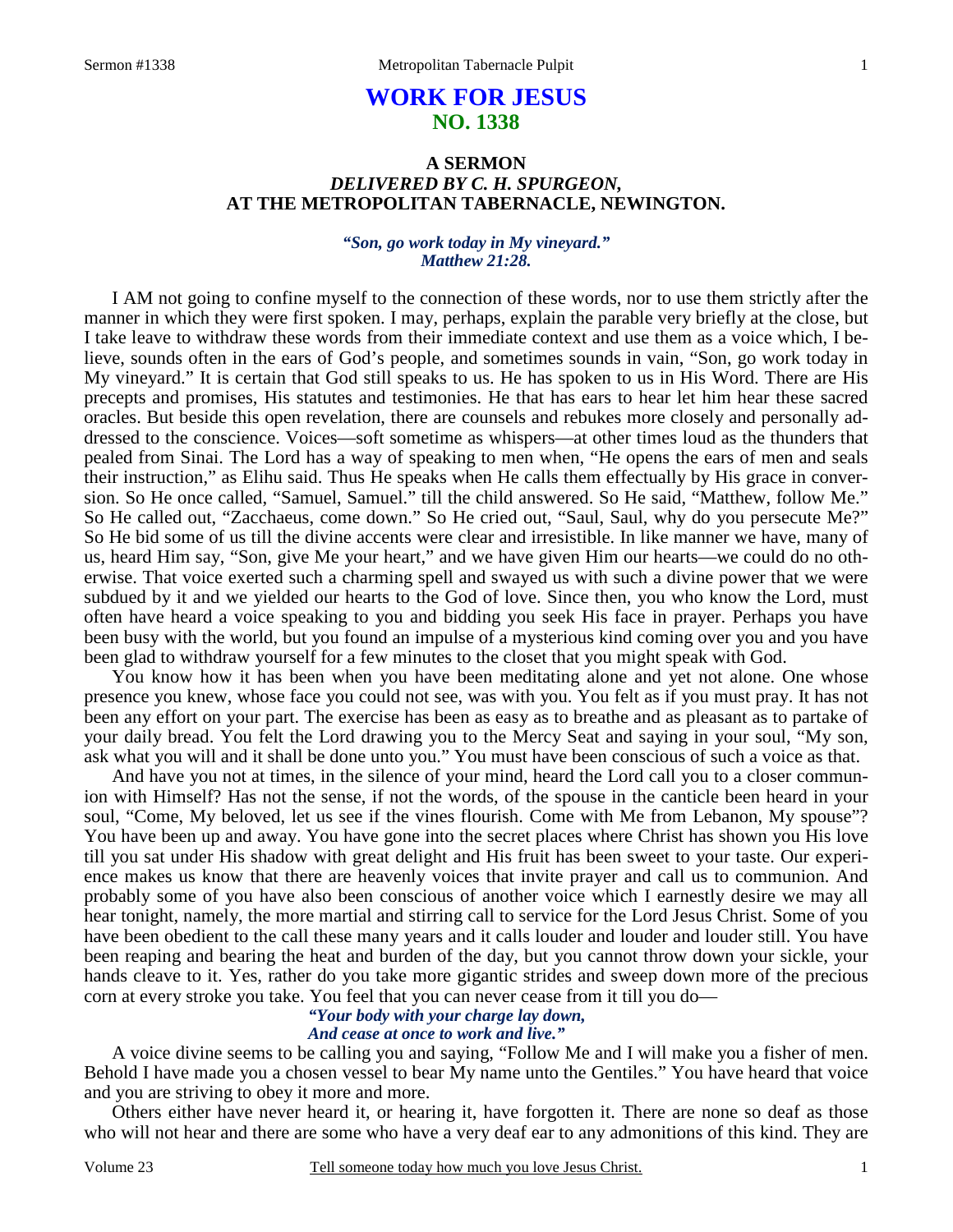like Issachar—a strong donkey crouching down between two burdens, but yet lifting neither. I fear lest upon them should come the curse of Meroz, because they come not "to the help of the Lord—to the help of the Lord against the mighty." Now, perhaps this evening there are some Christian men or women here that shall feel as if the hand of the Crucified were laid upon them and they will hear Him say to them," You are not your own. You are bought with a price, wherefore glorify God in your bodies and in your spirits, which are His. Awake, you that sleep, and arise from the dead, and Christ shall give you light."

The text, I hope, may be blessed of God to be such a voice as that. Listening to it, we notice four things. First, the character under which it calls us, "Son." Secondly, the service to which it calls us, "go work." Thirdly, the time for which it calls us, "go work today." And fourthly, the place to which it directs us, "go work today in My vineyard."

**I.** First, then, THE CHARACTER UNDER WHICH IT CALLS US. It appears to me to be a very powerful selection of terms. "Son, go work today in My vineyard." It puts work on a very gracious footing, when we are bid to work for the Lord, not as slaves, nor as mere servants, but as sons. Moses speaks to us and he says, "Servant, go and work for your wages." But the Father in Christ speaks to us and He says, "Son, go work today in My vineyard." No more as a servant, but as a son, shall you serve the Lord. The returning prodigal said, "Make me as one of your hired servants." That was not an evangelical prayer and was not answered. The father said, "This, my son, was dead and is alive again," and so he received him, not as a hired servant at all, but as a son. Oh, dear people of God, I trust you always draw the distinction very clearly between the covenant of works and the covenant of grace. When you work for God you do not work for life but from life. You do not try to serve Christ in order that you may be saved, but because you are saved. You do not obey His commands that you may become His children, but because you are His children and therefore are imitators of God as dear children. You say, "Abba, Father," because you feel the spirit of adoption within you and you endeavor to obey the commands of your Father for the selfsame reason. I do not, therefore, say to anyone here, "Go and work for God that you may be saved." I would not venture to put it on that footing. "Believe in the Lord Jesus Christ and you shall be saved." But turning to those who are saved, the gospel exhortation is put after a gospel sort, "Son, go work today in My vineyard."

And it has all the more strength on this account, because in addressing us as sons, it reminds us of the great love which has made us what we are. We were by nature heirs of wrath even as others, but beloved, "Behold, what manner of love the Father has bestowed upon us that we should be called the sons of God." Think of the love which chose us when we were still aliens and enemies, the love which adopted us and put us into the family, itself wondering while it did it, for the Lord is represented as saying, "How shall I put you among the children?" as if it were a strange thing that such as we are should ever be numbered among the children of God. The love which adopted us did not stay there, but having given us the rights of children, it gave us the nature of children, wherefore we were regenerated, "Begotten again unto a lively hope by the resurrection of Jesus Christ from the dead; born not of corruptible seed, but of incorruptible, by the Word of God which lives and abides forever." Now, just think of election, adoption, regeneration, and when the Lord addresses you by that term of, "Son," think of all that and say, "I owe to God an immeasurable debt of gratitude for having enabled me to become His son, giving me power and privilege to become a child of God. Therefore do I feel the claims of obligation and I would endeavor to work in the vineyard because I am His child, His son, His daughter, made so by His grace."

This you see, dear friends, engages us to work in the vineyard all the more convincingly, because we may reflect not only on the grace which has made us sons, but on the privileges which that same grace bestowed upon us in making us sons, for if children of God, the Lord will provide for us, will clothe us, will heal us, will protect us, will guide us, will educate us, will make us meet to be partakers of the inheritance of the saints in light. Remember, too, that precious passage, "If children, then heirs; heirs of God and joint-heirs with Christ, if so be that we suffer with Him, that we may be also glorified together." If heirs of God, how large is our inheritance and if joint-heirs with Christ, how sure that inheritance is. And we have been brought now, beloved, to such an estate as this that the angels themselves might envy us, for I venture to apply a passage of Scripture to this case—I hope without wresting it, "Unto which of the angels said He at any time, you are My son?" But He speaks thus to us poor worms of the dust and when He is bidding us serve Him, He comes to us under this character and addresses us in this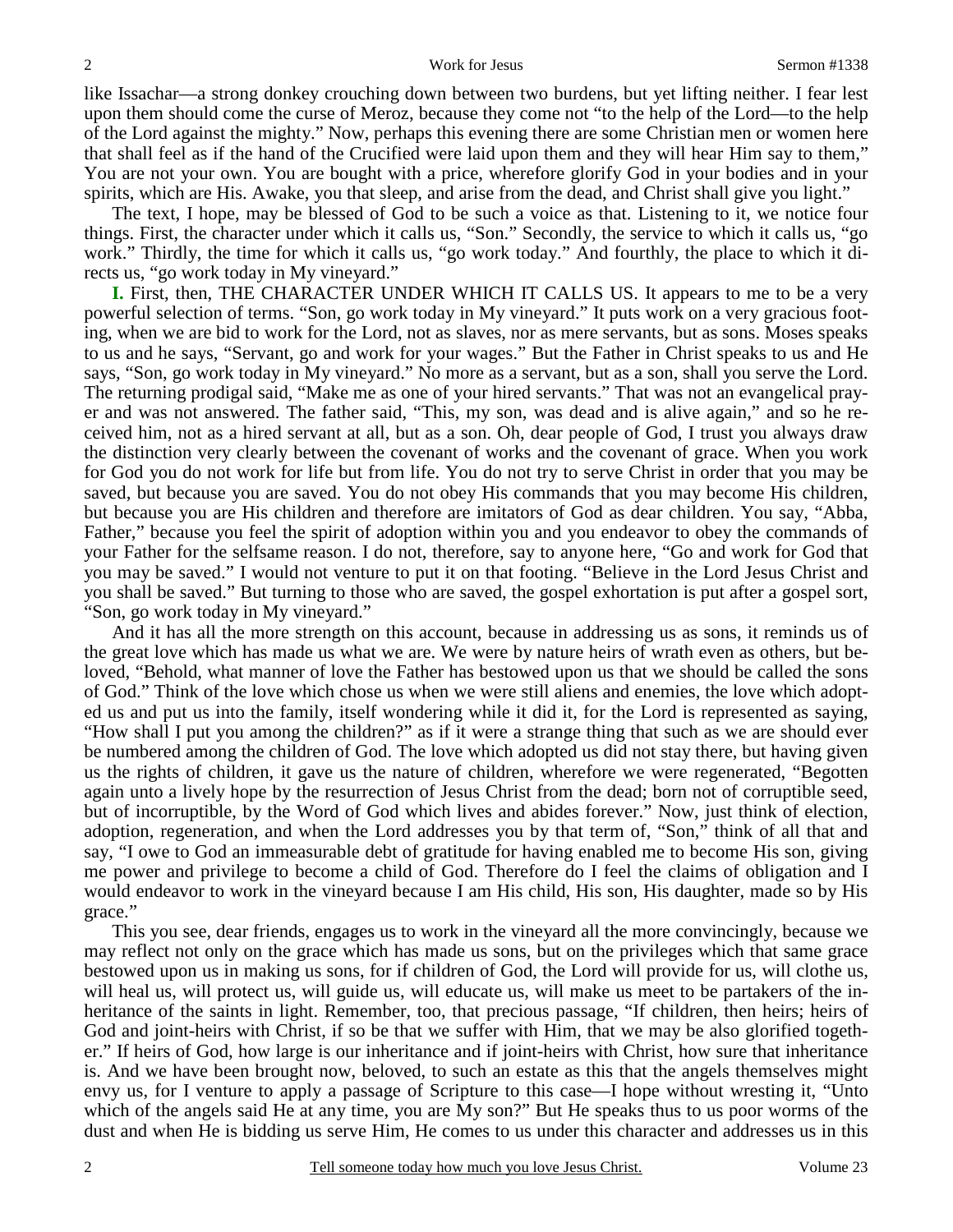relationship. He says, "Son, daughter, go work today in My vineyard. I have given you privileges boundless in making you My child. I have given you this world and worlds to come. Earth is your lodge and heaven your home. And therefore, because I have done all this for you—and what could I have done more for you than have made you My child—therefore I say, Go, work today in My vineyard."

In appealing, thus, to us under the name of son, it is supposed that we have some feelings within us correspondent to the condition to which our heavenly Father has called us. He says, "son." If any of you, being a son, has a father, and if that father wished you to do something for him, and he addressed you as, "my son," you would feel at once that whatever you could do you were bound to do because you were a son. It would awaken in you the filial feeling which is swift at once to yield obedience and love. And when the Lord looks upon you, my brother, and says to you, "son," it is supposed that there is in your heart a child's nature given by His grace, and that this filial instinct prompts the quick response, "My Father, what do You say to me? Speak, Lord, speak, Father, for Your son hears You. I long to do Your will. I delight in it, for to me it is the greatest joy I know that you are my Father and my God. Therefore, Lord, my heart stands ready now to listen to whatever You have to say, and my hand is ready to do it, as Your grace shall enable me, only strengthen me in Your ways." Son, Daughter, go work today in My vineyard.

By the use of that term "son," it is supposed also that you have something of the qualification that will fit you to do what He bids you. A man who has a vineyard naturally supposes that his son knows something about vineyards. The boy will have learned something through his sire and you that know the Lord are the only people who can serve Him in His vineyard—that is to say, in winning souls for Christ none can do this but those who are won themselves. If there is a lost child to be reclaimed, he shall be brought in by one of the children who has himself been found. Unto the wicked God says, "What have you to do to declare My statutes?" but to you who are His sons and daughters, He entrusts the gospel, putting you in trust with it that you may bear it to others and bring others to know and love His name. Oh, dear friends, it must be a dreadful thing to be trying to save the souls of others while you yourselves are lost. And what an unhappy mortal must he be who has to preach the gospel that he never knew—to tell of promises that he has never believed, and to preach a Christ in whom his soul has never trusted! But when the Lord speaks to you as His son and His daughter, the very fact that you stand in that relationship to Him proves that you have some qualification for the service and therefore, dear brother or sister, you must not back out of it. You must not wrap your talent in a napkin, for you have got some talent in the very fact of being a child of God—a son or daughter of the Most High.

Thus have I tried to open up the character to whom the Lord speaks, but I cannot do it so as to interest those who are not His people. But I do say this to those of you who are a people near to Him, to whom He stands as a Father, that this fact has strong claims upon you. If I am a father, where is my honor? If you are my children, where is your fear? If indeed the Lord has put you into His family, do you not owe to Him the obedience and the love of children, and what can be more natural that if there is household work to do—vineyard work to do—your Father should look to you to do it and turn to you whom He has loved so long and loved so well, and say, "Son, daughter, go work today in My vineyard"?

**II.** Well, now, secondly, let us turn to the next point, and that is, THE SERVICE TO WHICH THE LORD CALLS US, "Go work." I know some Christians who do not like the word, "work," and they look very black in the face if you say anything about duty. As for the matter of that, I do not mind how black they look, because there are some people who very much expose their own disposition by black looks and sullen moods. And when they turn sour, they only manifest what is in their own nature. He that quarrels with the precept, quarrels with God. Let him mind that. And he that does not like the practical part of Christianity may do what he likes with the doctrinal part of it, for he has neither part nor lot in this matter. The language of the true child of God is, "I delight myself in Your precepts," and as David put it, "Your precepts have been my song in the house of my pilgrimage." He would even sing about the precepts of the gospel. And now the text says, "Go work." That is something practical, something real. Go work. He does not say, "My son, go and think and speculate, and make curious experiments, and fetch out some new doctrines and astonish all your fellow creatures with whims and oddities of your own." "My son, go work." And He does not, here, say, "My son, go and attend conferences, one after another all the year round and live in a perpetual maze of hearing different opinions and going from one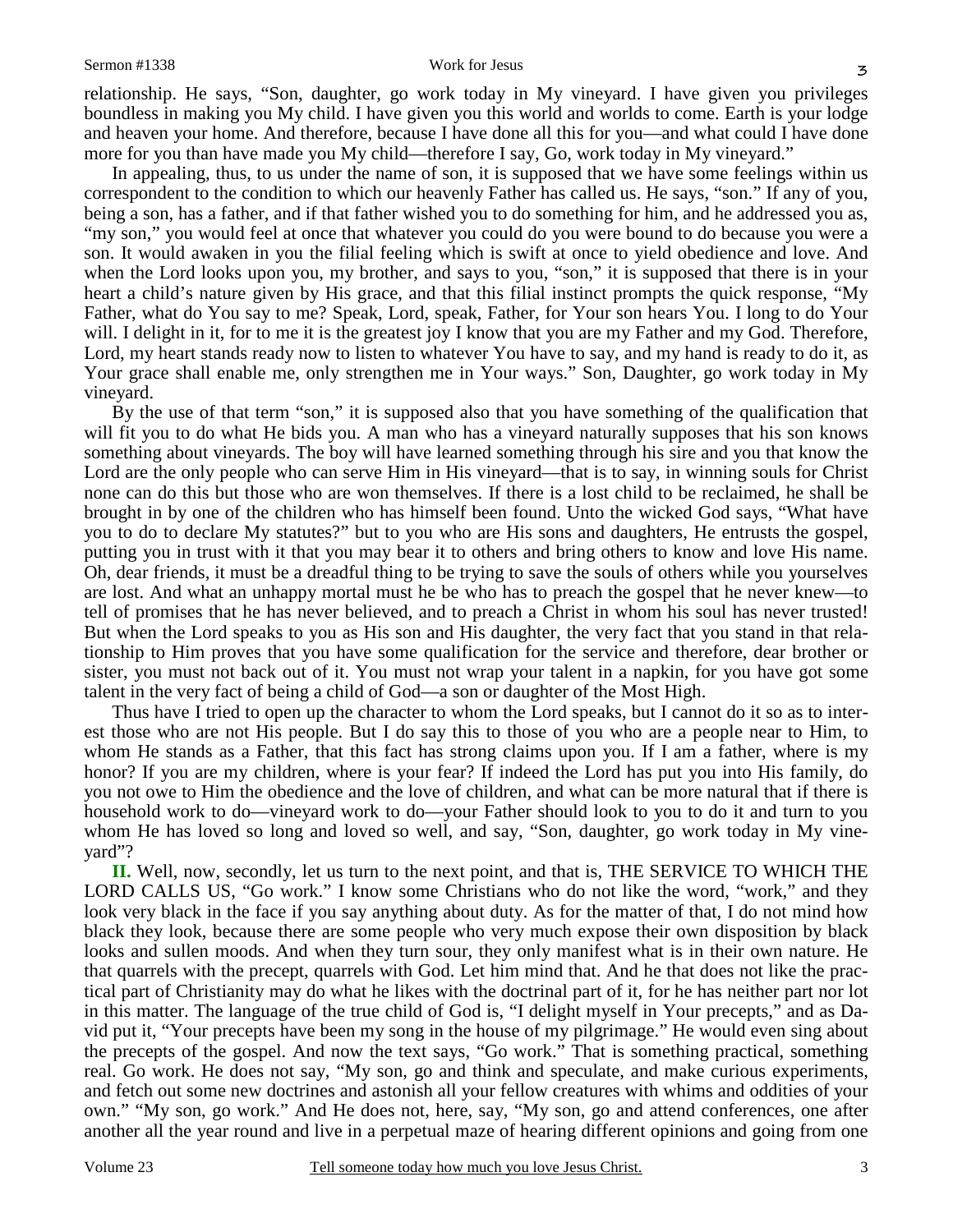public meeting and one religious engagement to another, and so feed yourself on the fat things full of marrow." All this is to be attended to in its proper proportion, but here it is, "Go work. Go work." How many Christians there are that seem to read, "Go plan," and they always figure in a way with some wonderful plan for the conversion of all the world, but they are never found laboring to convert a baby never having a good word to say to the tiniest child in the Sunday school. They are always scheming and yet never effecting anything. But the text says, "My Son, go work." Oh, yes, but those who do not like to work themselves display the greatness of their talents in finding fault with those who do work, and a very clear perception they have of the mistakes and the crotchets of the very best of workers, whose zeal and industry are alike unflagging. However, the text does not say, "My son, go and criticize." What it distinctly says is, "Go and work." I remember that when Andrew Fuller had a very severe lecture from some Scottish Baptist brethren about the discipline of the church, he made the reply, "You say that your discipline is so much better than ours. Very well, but discipline is meant to make good soldiers. Now, my soldiers fight better than yours and I think, therefore, you ought not to say much about my discipline." So the real thing is not to be forever calculating about modes of church government and methods of management and plans to be adopted and rules to be laid down, which it shall be accounted a serious breach to violate. All well in their place, for order is good in its way. But come, now, let us go to work. Let us get something done. I believe the very best working for God is often done in a very irregular manner. I get more and more to feel like the old soldier of Waterloo when he was examined about the best garment that could be worn by a soldier. The Duke of Wellington said to him, "If you had to fight Waterloo over again how would you like to be dressed?" The answer was, "Please, sir, I should like to be in my shirtsleeves." I think that is about the best. Get rid of everything superfluous and get at it and hack away. I would to God that some Christians could do that, just strip to it, get rid of the superfluities of orderliness and propriety and everything else which hampers them in trying to get back poor souls. There they are, going down to hell, and we are stickling about this mode and that, and considering the best way not to do it, and appointing committees to consider and debate, to adjourn and to postpone, and to leave the work in abeyance. The best way is to arise and do it and let the committee sit afterwards. God grant we may. My son, go work today. Let it be something practical, something real, something actually done.

And by good work is meant something that will involve effort, toil, earnestness, self-denial, perhaps something that will want perseverance. In right earnest you will need to stick to it. You will have heartily to yield yourself up to it and give up a good deal else that might hinder you in doing it. Oh, Christian men and women, you will not glorify God much unless you really put your strength into the ways of the Lord and throw your body, soul, and spirit—your entire manhood and womanhood—into the work of the Lord Jesus Christ. To do this you need not leave your families, or your shops, or your secular engagements. You can serve God in these things. They will often be vantage grounds of opportunity for you, but you must throw yourself into it. A man does not win souls to Christ while he is himself half asleep. The battle that is to be fought for the Lord Jesus must be fought by men who are wide awake and quickened by the Spirit of God. "My son, go work today." Do not go and play at teaching in Sunday schools. Do not go and play the preacher. Do not go and play at exhorting people at the corners of streets or even play at giving away tracts. "My son, go work." Throw your soul into it. If it is worth doing, it is worth doing well, and if it is worth doing well, it is worth doing better than you have ever done it yet. And even then it will be worth doing better still, for when you have done your best you have still to reach forward to a something far beyond, for the best of the best is all too little for such a God and for such a service. "My son, go work."

Well, now, such a claim as this may, perhaps you think, sound rather hard, but I could tell you of many who would be very glad indeed if the Lord would say that to them. I might tell you of some who seldom leave their couches. Some who can seldom sit upright through their weakness, to whom the nights are often full of pain and the days are spent in weariness. They have learned, by God's teaching, to be content to suffer, but sometimes they cannot stifle an ardent wish—they wish the Lord would let them serve Him. They do not envy, but yet there sometimes crosses over their mind the shadow of something like envy when they recollect what opportunities some of you have, who are full of health and strength. I have seen my brother minister laid aside, the voice perhaps gone, the lungs feeble, the heart prone to palpitate, and oh, how he has wished that he could preach. With what fervor has he said,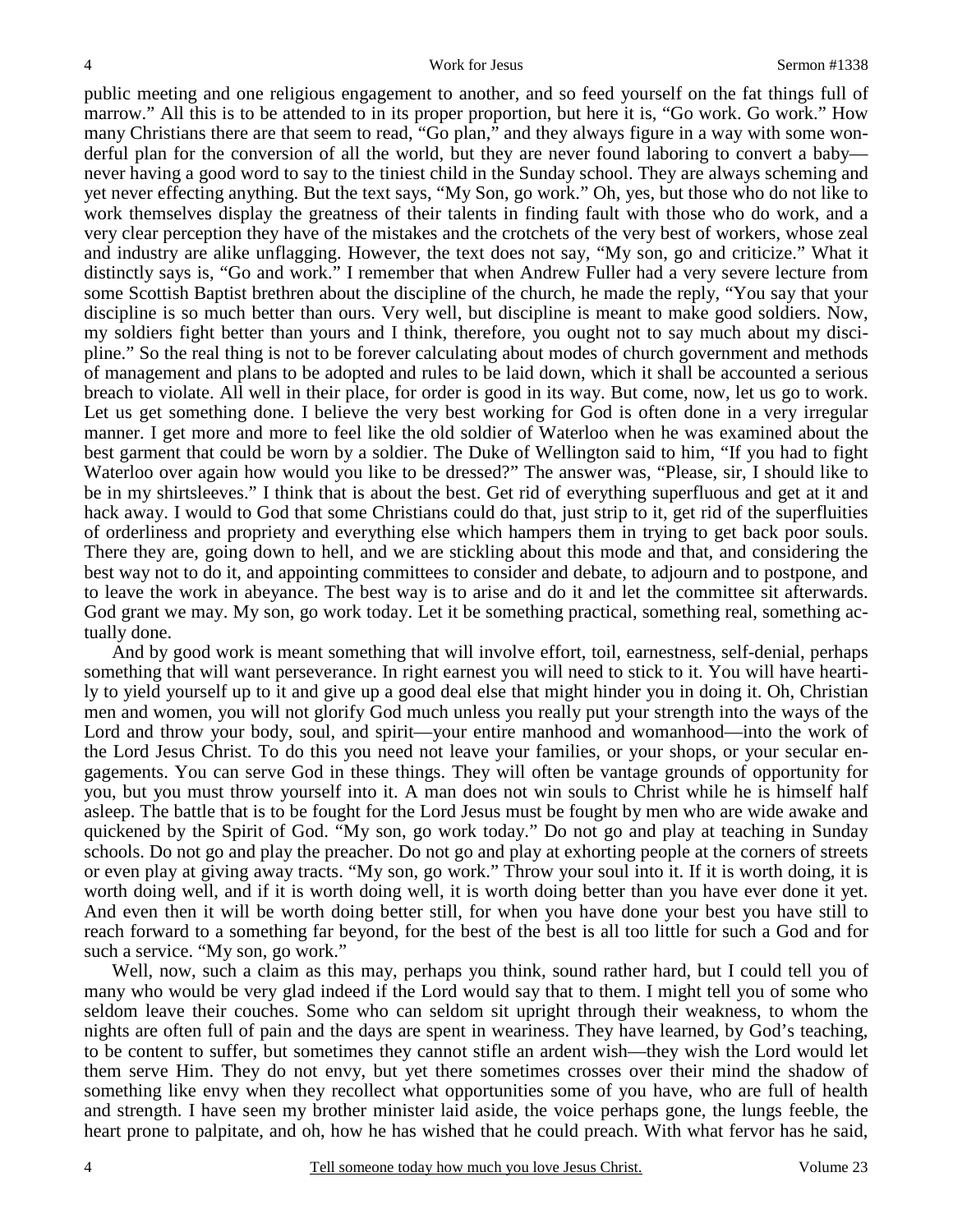"Oh, if I had but those opportunities over again, how I would try to use them better than when I was favored with them!" I tell you there are thousands of God's servants who would kiss the dust of His feet if He would only say to them, "Go work." I remember reading of a minister who had been laboring in America till he had fairly broken down. He had to take a tour for his health. He had not been away many days before he wrote in his diary, "There may be some ministers who count it a pleasure to be relieved from the duty of preaching, but I count it a misery. I would sooner preach as I have done in my own pulpit continually than I would see all the kingdoms of the world." And indeed, there is no pleasure in the world like that of serving God. You will soon get tired if you have a vacation, but you will never get tired of a divine vocation, though you may sometimes grow tired in it. Now, think that the Lord might have said to you, "Now, go and lie on that bed for ten years. Go and pine away in consumption. I have nothing much for you to do. You have got to bear My will." Are you not glad that you are full of strength, or that you have some share of it, and that now your heavenly Father says, "Son, go work. I have given you strength. Go work"? Lord, we thank You for so kind and gentle a command.

Besides, there is a great deal of honor in this work. You know how much your little boy wants to be a man. All boys do. When he first wears stick-up collars he congratulates himself upon the sign of anything like being a man. How proud he is of it! And if you, being a father, were to say to your boy, "My son, you are now of such an age that I can trust you to do some work for me," see how the little man would begin to lift himself up. He is glad of it. And I am sure that if we look at it rightly, we who are the children of God ought to feel honored by our heavenly Father saying to us, "You may do something for Me." We must be very humble, for, after all, we cannot do anything except as He works in us to will and to do. But it is really very gratifying and ennobling to a poor mortal spirit to be allowed to do anything for God, ay, and to do what perfect saints above and holy angels cannot do, for oh, dear brothers, there is no glorified spirit that can go down that back street and up that blind alley, and up those staircases that seem as if they would tumble down under your feet. Go and talk to that dying woman about Christ. You have a privilege which honored Gabriel has not. Be thankful that you have it. There is no angel that can take that little child in the Sunday school class and tell it of "Gentle Jesus, meek and mild," and carry the little lamb for the Good Shepherd. The Lord sends you to do it. And it should be a point of thankfulness with us all that He has counted us worthy and put us into the ministry—to do something for His name's sake. Well, we are always receiving—always receiving and it is very blessed—but still in this, as in other things, it is more blessed to give than to receive, and when we can give back to God some little trifle of service, stained with our tears because it is no better than it is, oh, it is a happy and a blessed thing. How grateful you ought to be that the Lord says to you, "Son, go work today."

And remember, once more, on this point, that the work to which the Lord calls us is very varied, therefore there is a great deal of change in it. And besides that, it suits the different temperaments, constitutions, dispositions, and abilities of His people. He says, "My son, go work today in My vineyard." But He does not give you to do my work and He does not give me to do your work. Dear sister, you would like to do the work of such-and-such an excellent Christian woman, would not you? Yes, but that is naughty of you. Be satisfied to do your own. Suppose your housemaid always wanted to do the cook's work, the house would soon be in bad order. Better keep to your own place, dear sister. Ah, there is a brother here who says, "I think I could preach if I only had such-and-such a congregation." Very likely, brother, but you had better preach to your own and do what good you can there. Very likely I should do better with my own congregation and you will do better with yours than I should. Every man had better keep to his own work in his own place. And how thankful we ought to be that if one can preach a sermon, yet another can offer a prayer—that if one can go and speak to thousands, yet another can speak to ones and twos. There is work in the school. There is work in the family. There is work in the street. There is work in the workshop. There is work everywhere for Jesus if you will but stretch out your hands to find it and follow Solomon's good advice, "Whatever your hand finds to do, do it with all your might."

**III.** Now, THE TIME is the next thing. "My son, go work today." That means directly—now. Brother, sister, I will not say a word about what is your duty to do tomorrow. Let the morrow take care of itself. I will have nothing to say about what it will be right for you to do in ten years' time. If you are alive, grace will be given to you for that. But what I have to say to you in God's name is, "Go work today," and as the sun has gone down, let it be, "Go work tonight in My vineyard," if there is opportunity,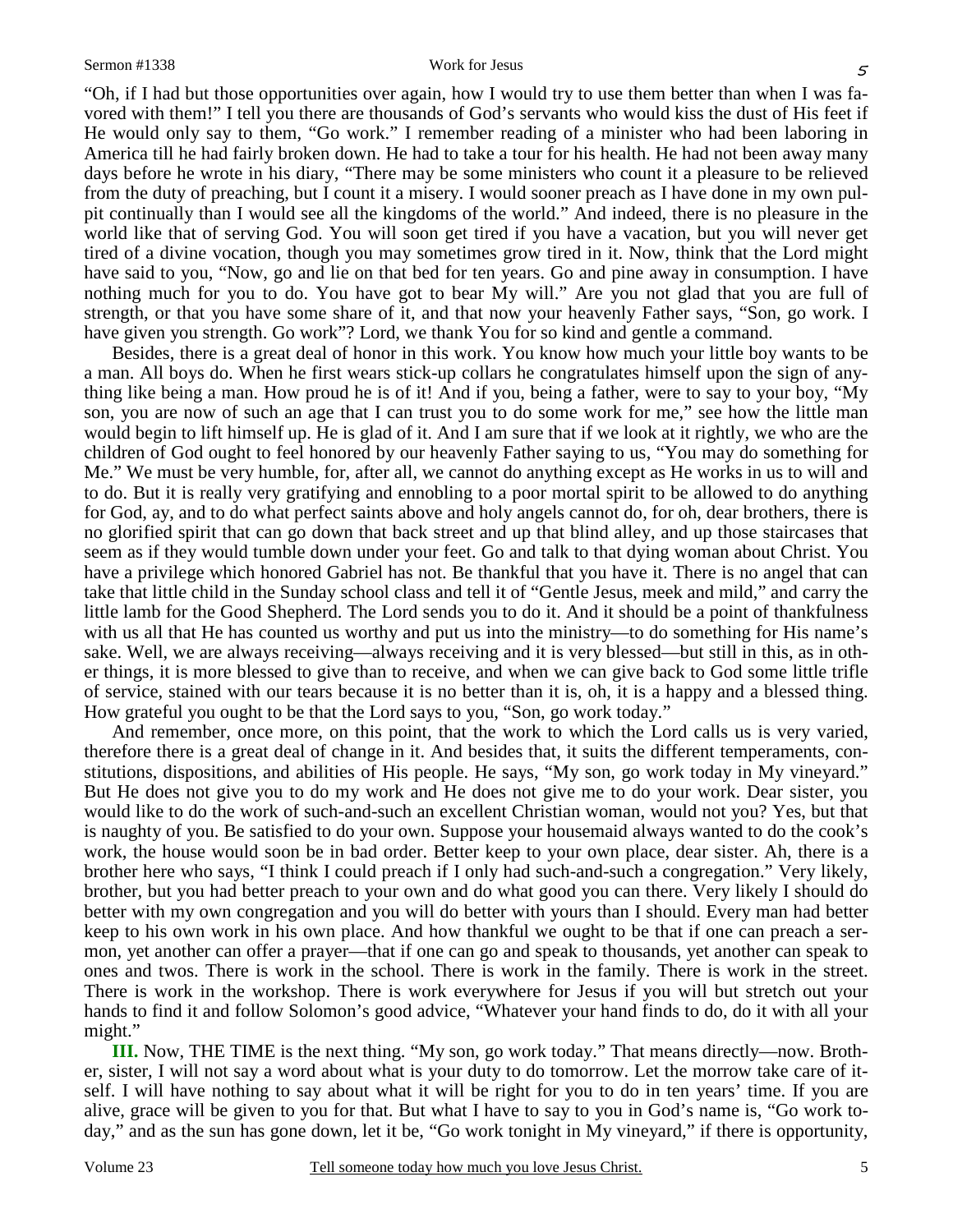even tonight, before another day's sun has dawned upon the world. "And why today?" Because, brother, Your Father wants you to be at it at once. "Why do you stand here all the day idle?" If you have done nothing for Christ, you have wasted enough time. Do not rest today, but be at it now. He wants you to do it now because the vines are in a certain condition that just now require work. There is somebody in the world who is in a tender state of mind, to whom you may speak successfully. There is a mourner here who wants comfort tonight. There is one struggling against his conscience who wants urging on tonight in the right way. If the case is neglected tonight it will be like neglecting to trim the vines just at the proper time for taking away the superfluous wood. Now can you do it. You cannot do it on any other day. Therefore, "Go work today." "Today," because there are certain dangers to which those whom you are about to bless are just now exposed. The devil is tempting them—it is needful that you go and help them against that temptation. They are just now in despair. It is needful that you step in with the word of comfort from your Master's mouth. They are, perhaps, this very night, before they go to their rest, about to commit a great sin. Perhaps the Lord means you to interpose just now, before that sin is done. Son, go work today—you are wanted. There are very few laborers just now—many of them have gone. Son, do you go today, while the others have gone out for their recreation—while the others are asleep and grown idle. There is a gap just now. It is at this very moment. Many a brave deed of valor owed its success to being done at once. If Horatius had not kept the bridge just in that same moment when the enemy endeavored to pass over, we should never have heard of him, nor of the brave deeds of old. There is a time of dearth—of want—there is an urgency. Son, God says to you, "Hasten even now and go work today in My vineyard." "Today." Mark that.

It means work all the day—work as long as ever you live. Son, if once you get into that vineyard, do not come home again until the day is done. I am always sorry when I hear of Christian people beginning to give up some of their work before the infirmities of old age come on. Although I think that many a minister, when he gets old, had better give up a charge for which he is not equal and take one smaller for which his strength would avail. But I know that some give up this work and that and they say, "Let the young people come and take their turn." Yes, yes, but suppose the sun were to stop shining and say, "There is a star over there. Let him have a turn and shine instead of me"? Suppose the moon were forever to give up shining in the night watches and say that she has had enough of being out at night? And suppose the earth were to say it has had enough of yielding harvests? "Why should I yield any more? Let the sea take its turn and grow corn." And so, dear Christian friends, keep on as long as you can. Who can blame dear old John Newton? When he got too feeble to get up the pulpit stairs of St. Mary Woolnoth, he was helped up and then, leaning on his pulpit Bible he poured out his soul. A friend of his said to him, "Dear Mr. Newton, don't you think you ought to give up preaching?" "What!" said he, "shall the old African blasphemer ever give up praising the grace of God as long as there is breath in his body? Never." And so he went to his work again. Oh, for more of that spirit to persevere in the Master's service.

Only there is this thought—it is only a day. "Son, go work today." It will only be a day. The longest life is no more and then the shadows of death will gather, but there will be no night, for instead thereof the day shall break and the shadows shall flee away and then life's service here below will all be over. There will be no troublesome children to teach, no hard-hearted sinners to rebuke, no backsliding, lukewarm Christians to reprove, no deceivers to encounter, no skeptics to answer with the testimony that cannot be shaken, no scoffers to put up with, patiently bearing their slander. It will be all over then and then shall those who have served their Master behold Him gird Himself and sit down and serve them and they shall feast at His table and enter into His joy. "My son, go work today," for you shall rest tomorrow. Work on, for there is rest enough in heaven. Work on, for eternity shall well repay you for the toils of time.

**IV.** Then, as to THE PLACE WHERE THE LORD CALLS US TO THE WORK. "My son, go work today in My vineyard." I like to think of this special sphere of labor because it must be a pleasure to work in our Father's vineyard, for there everything that we do there will be done for Him. I trim this vine—it is my Father's vine. I dig this trench—but it is my Father's ground I turn. I gather out these stones—it is my Father's vineyard that I am engaged in clearing. I repair this fence—it is my Father's soil that I am thus hedging about. It is all done for Him. Who would not do all that he could for the dear Redeemer, dying Lamb, and for the blessed Father of our spirits? "Go work today in My vineyard."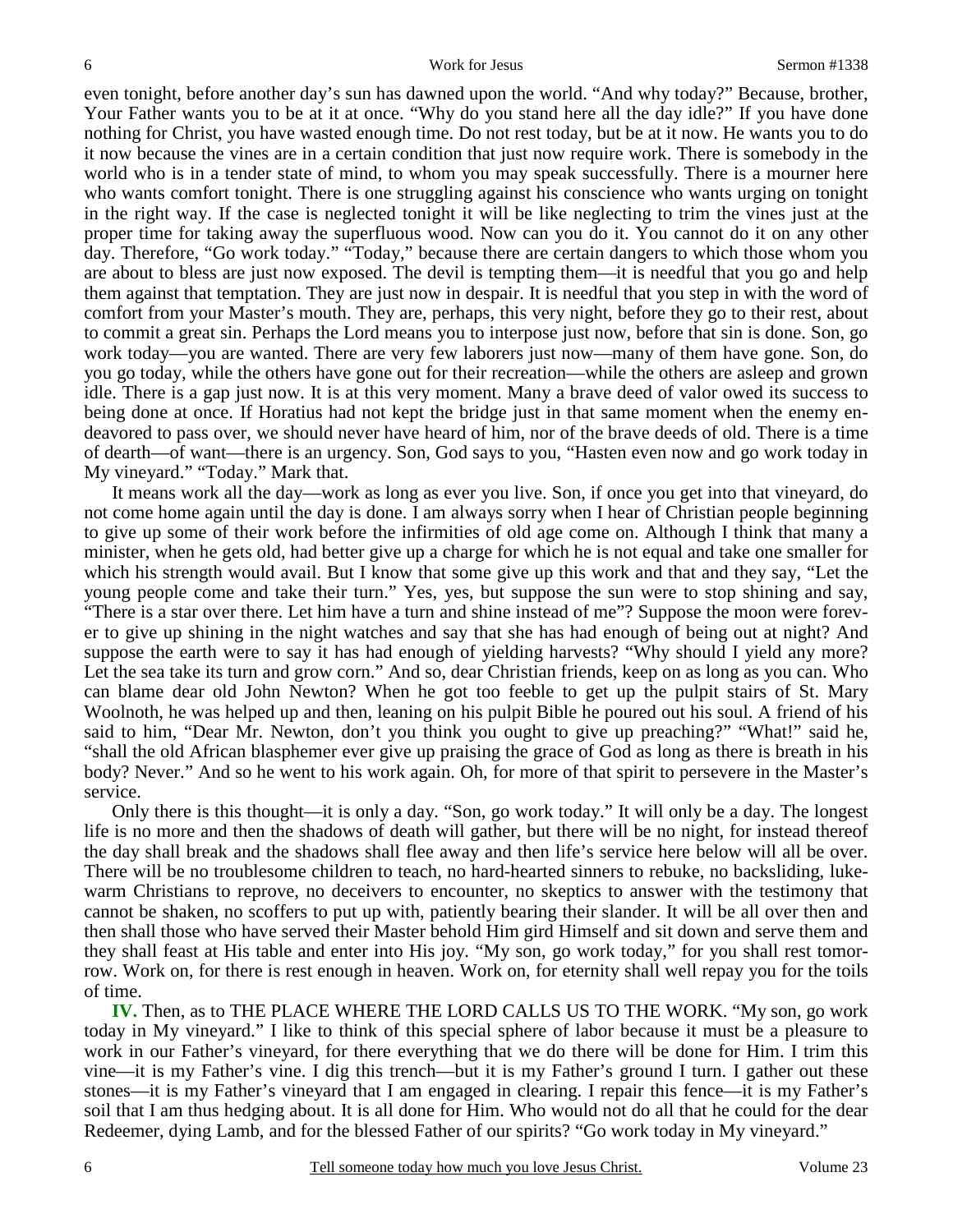#### Sermon #1338 Work for Jesus

Then what interesting work it is, for it is our own vineyard because it is our Father's vineyard. All that belongs to Him belongs to us. We are sons working in our Father's vineyard, so we can say, "This vine, why, I have an interest in it, for I am the heir of my Father's property. This ground that I endeavor to dig about and fertilize, it is my ground, it is my Father's. And this wall that I try to mend, it is mine, it is my Father's." It is always pleasant to work for ourselves, you know, and in a blessed sense, when we are working for God we are working for ourselves. You are laborers, you are God's husbandry, you are God's people—and when you are working for the Lord, you are really taking shares with Him.

And what a work it is, too! "Go work today in My vineyard." One likes working in a vineyard because it pays. Working in a desert may be thankless toil, but working in a vineyard where there will be clusters is very different. One can already think of those juicy grapes that will be ready for the winepress and for the festival when the ruddy juice comes freely forth, when they make merry and joy in the vintage. And you will have the new wine and the wine on the lees well-refined. All sorts of pleasures await the man who serves the Lord.

"Go work in My vineyard." Does it not mean that the work is plentiful? There is always something to be done in a vineyard. If you ask those who keep vines, they will tell you that there is much labor required. From one part of the year right on, there is something still to be done, many dangers to be averted, and many enemies to be kept off from the vines. So there is plenty to do, brothers. Go work in the vineyard where there will be need of all your hands. It is close at hand, hard by you, for the heavenly Father did not say, "Son, take a ship and go to Tarshish or to Ophir." He said, "My son, go work in My vineyard," and the vineyard was just out the back door there. Now, your heavenly Father's vineyard is close to you. Those streets where you live—the very house in which you dwell, perhaps the very chamber in which you sleep—is God's vineyard where you are to work for Him. It is your heavenly Father's own work to be done by you in your heavenly Father's own strength. Oh, if I might tonight set one young man on fire with love to Christ I should be glad. If I could but be the humble means of inspiring some Christian woman with the high mission of being useful in her day and generation, how much would my soul rejoice! There came into this Tabernacle one evening a young gentleman who was well known as being a great hand with his cricket bat. He was a Christian and full of earnestness in laying hold upon the great truths of revelation, but he had never served his God. He thought it right to spend his leisure time in manly exercises and in such pursuits he sought recreation. But while I spoke, a fire kindled within him and he went home to begin to preach the gospel in the streets of the city where he lived, and now he is the pastor of a large and influential church which he has gathered together. Since then he has preached more than once in this place the gospel of Jesus Christ. Oh, that some other believer who may happen to be in that condition—some young man of ability who is spending all his strength on the world without going into anything grossly wrong, but simply wasting his talent—might hear a voice saying to him tonight, as he goes down that aisle, "My son, go work today in My vineyard".

After dwelling so long upon the practical admonition, I have but little time left for that brief explanation of the parable, or more properly the parables of the vineyard with which on the outset I promised to close. The occasion on which they were spoken is memorable. Assailed *"while He was teaching"* rudely interrupted by the legal Sanhedrin of the Jews with the high priest in the forefront—they confronted our Lord as it were with a warrant and propounded to Him two questions. One as to the authority or title by which He acted—the other as to the source from which His authority was derived. You all know how skillfully He evaded His unscrupulous antagonists. *"I also will ask you one thing,"* He said. Therewith He put to them a question that proved a poser and left them in a ridiculous parley, for, *"They reasoned among themselves,"* went aside to whisper, and then drew back in sheer timidity declining an answer, for, *"They feared the people,"* or as you may read it, they were afraid of the mob. The advantage our Lord thus gained, He quickly followed up with a parable—in fact, with the parable we have been talking about. He opened it thus, *"What do you think"*—putting a query about two sons, the one forward in profession, yet utterly disobedient, the other sullen in appearance though afterwards penitent in spirit and diligent in labor. The thing was so obvious that they answer without hesitation with a reply that nailed the censure to their own breasts. "Which of these two did the will of his father?" They said unto Him, "The first." Read it, read the parable for yourselves. Realize the force of it if you can. The penitent harlot and the obdurate high priest are put in the scales. *"In the way of righteousness"* according to the truthful caricature—the chief priests and elders themselves admit that *"the first"* of